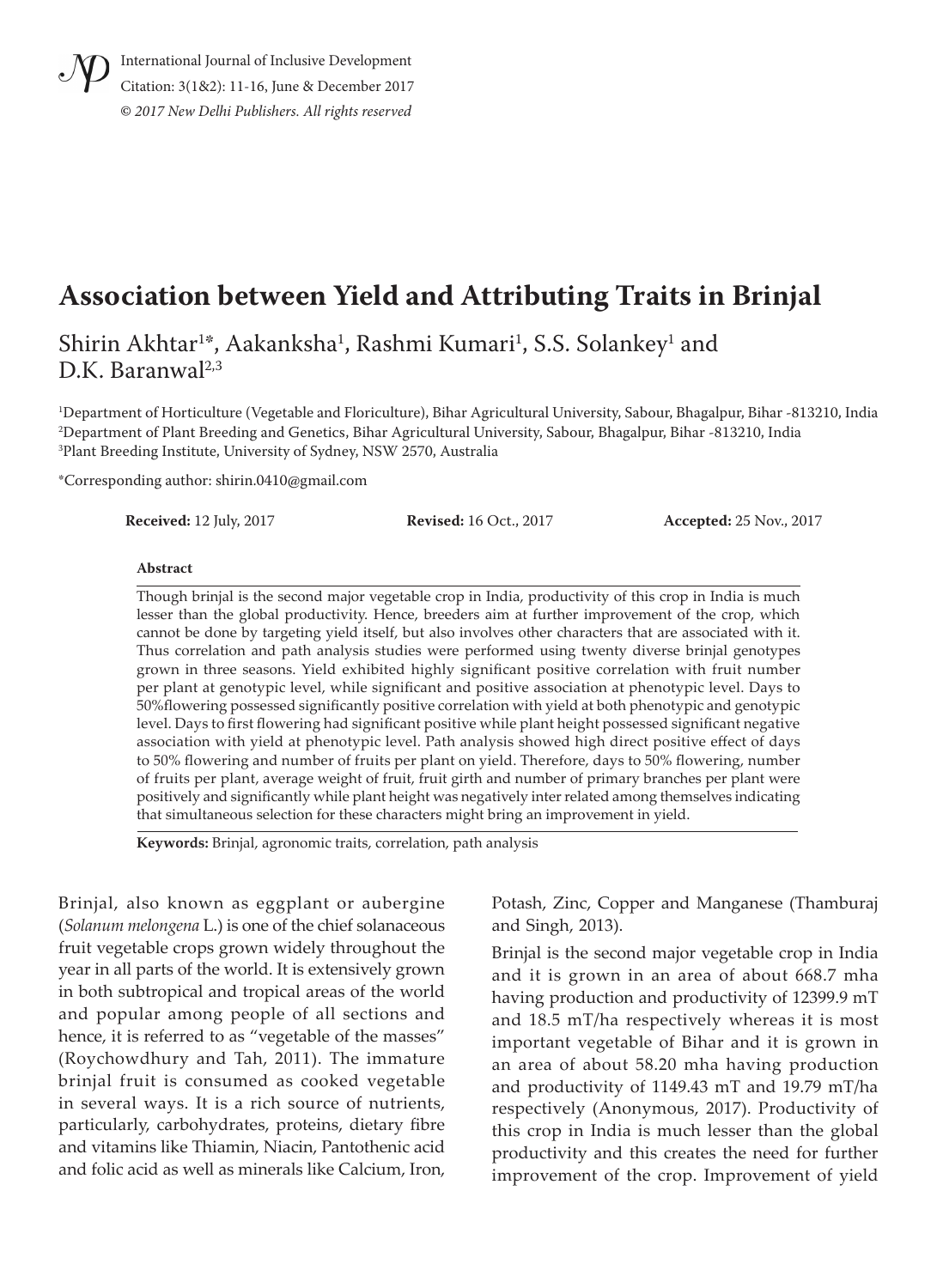cannot be done by targeting yield itself, but also involves other characters that are associated with it. The study of correlation between different characters provides an idea of this association, and may be efficiently utilized to formulate selection strategies for improving yield and other traits. This scheme of selection for more than one character at a time is also advantageous for the breeders (Kalloo, 1994). However, correlation coefficient analysis measures the linear relationship between various traits and determines the component characters, on which selection can be based for genetic improvement in yield. Thus, path analysis is performed to split the correlation coefficients into direct and indirect effects, which thereby predicts the non-linear components of selection. The correlation and path studies help in creation of the plant ideotype that may be used for selection for improvement of the crop.

Therefore, this investigation was framed to study the inter-relation between the yield and attributing traits in twenty brinjal genotypes.

#### **MATERIALS AND METHODS**

Twenty diverse genotypes of brinjal collected from different institutes and developed at Bihar agricultural University, Sabour and maintained at the Department of Horticulture (Vegetable and Floriculture), Bihar agricultural University, Sabour were used for the study. These genotypes were grown in autumn-winter season of 2013-14 (September 2013 transplanting), summer-rainy season of 2014-15 (April 2014 transplanting) and early autumn-winter season of 2015-16 (August 2015 transplanting), in randomised block design replicated thrice in each season, maintaining a spacing of 60 cm × 60 cm. Standardised agro-techniques were maintained to raise a good crop. Five plants were randomly selected in each plot excluding the border ones in each replication followed by tagging and numbering for data recording. Observations were recorded for plant height (cm), plant spread (cm), number of primary branches per plant, days to first flowering, days to 50 percent flowering, days to first harvest, fruit length (cm), fruit girth (cm), average fruit weight (g), number of fruits per plant, fruit yield per plant (g) and total yield (q ha-1) were considered for this study. The pooled data were subject to analyses. Single correlation coefficients at both genotypic and phenotypic levels between pair of characters were calculated based on the formulae by Al-Jibouri *et al.* (1958).

Genotypic correlation between traits *X* and *Y*:

$$
R_{xy}(g) = \frac{\sigma_g^2(xy)}{\sqrt{\sigma_g^2(x)\sigma_g^2(y)}}
$$

Where, σ g 2 (*xy*) = Genotypic Covariance between *X* and *Y*

> σ g 2 (*x*) = Genotypic Variance for *X* σ g 2 (*y*) = Genotypic Variance for *Y*

Phenotypic correlation between traits *X* and *Y*:

$$
R_{xy}\left(p\right) = \frac{\sigma_p^2\left(xy\right)}{\sqrt{\sigma_p^2\left(x\right)\sigma_p^2\left(y\right)}}
$$

Where,  $\sigma_p^2(xy)$  = Phenotypic covariance between *X* and *Y*

 $\sigma_{\rm p}^2(x)$  = Phenotypic Variance for *X* σ p 2 (*y*) = Phenotypic Variance for *Y*

Path analysis was carried out by using the estimates of correlation coefficient in all possible combinations among the dependent variables according to Dewey and Lu (1959).

Path coefficient was calculated by solving the equation which is as follows:-

$$
(A)_{0\times 1} = (B)_{0\times 1} (C)_{0\times 1}
$$

Where,  $A = Column of correlation  $r_{ij}$$ 

*B* = Correlation matrix of  $r_i$  and

*C* = Column vector of directs,  $p_{ij}$ 

Residual factor was calculated by the formula below:

$$
p_{xy} = (1 - R^2)^{1/2}
$$

Where,

 $R^2 = \sum r_{ij} p_{ij}$ 

 $r_{ij}$  = Correlation between *i*<sup>th</sup> and *y* trait

 $p_{ij}$ = Direct effect of *i*<sup>th</sup> trait on *y*.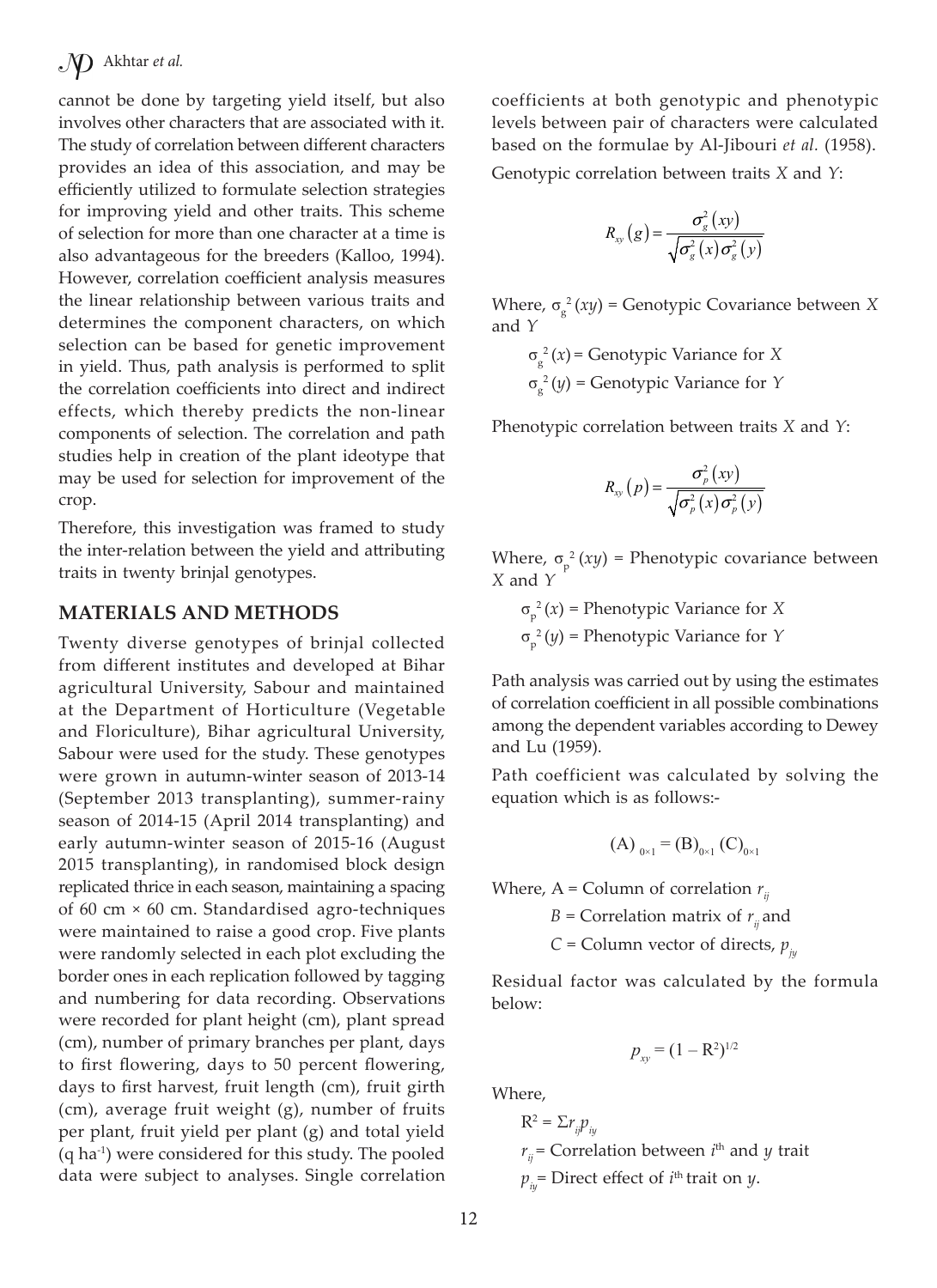### **RESULTS AND DISCUSSION**

The statistical data relating to phenotypic and genotypic correlation coefficient has been presented in Tables 1 and 2, respectively. It was observed that yield has highly significant positive correlation with fruit number per plant at genotypic level, while significant and positive association at phenotypic level. Days to 50% flowering possessed significantly positive correlation with yield at both phenotypic and genotypic level. Days to first flowering had significant positive while plant height possessed significant negative association with yield at phenotypic level. Similar significant positive association with fruit yield was quoted by Singh and Khanna (1978) for number of fruits per plant.

Highly significant positive correlation of plant spread, days to first flowering, days to 50% flowering, days to first harvest and fruit girth, and highly significant negative association of number of fruits per plant with average fruit weight has been observed at both phenotypic and genotypic level. On the other hand highly significant negative correlation of average fruit weight with number of fruits per plant at genotypic level and significant at phenotypic level has been recorded. Besides, plant height exhibited significant positive association with average fruit weight at genotypic level.

Fruit girth showed highly significant positive association with plant spread, days to first flowering, days to 50% flowering and highly

| <b>Characters</b> | PH   | <b>PS</b> | <b>NPB</b> | <b>DFF</b> | $D50\%F$  | <b>DFH</b> | FL        | FG         | <b>NFPP</b> | AW         | <b>FYP</b> |
|-------------------|------|-----------|------------|------------|-----------|------------|-----------|------------|-------------|------------|------------|
| PH                | 1.00 | $0.414**$ | $-0.125$   | 0.119      | $-0.086$  | $0.402**$  | $-0.218$  | 0.243      | $-0.298*$   | 0.243      | $-0.276*$  |
| <b>PS</b>         |      | 1.00      | $-0.133$   | 0.180      | 0.242     | $0.424**$  | $-0.145$  | $0.437**$  | $0.460**$   | $0.549**$  | $-0.160$   |
| <b>NPB</b>        |      |           | 1.00       | 0.129      | $-0.148$  | $-0.026$   | $-0.194$  | $-0.094$   | $0.319*$    | $-0.281*$  | $-0.050$   |
| <b>DFF</b>        |      |           |            | 1.00       | $0.622**$ | 0.171      | $-0.433*$ | $0.508**$  | $-0.216$    | $0.509**$  | $0.298*$   |
| $D50\%F$          |      |           |            |            | 1.00      | 0.152      | $-0.149$  | $0.599**$  | $-0.492**$  | $0.684**$  | $0.313*$   |
| <b>DFH</b>        |      |           |            |            |           | 1.00       | $-0.080$  | 0.196      | $-0.166$    | $0.365**$  | $-0.015$   |
| FL                |      |           |            |            |           |            | 1.00      | $-0.408**$ | $-0.033$    | $-0.056$   | $-0.005$   |
| FG                |      |           |            |            |           |            |           | 1.00       | $-0.716**$  | $0.814**$  | $-0.001$   |
| <b>NFPP</b>       |      |           |            |            |           |            |           |            | 1.00        | $-0.801**$ | $0.378*$   |
| <b>AFW</b>        |      |           |            |            |           |            |           |            |             | 1.00       | 0.104      |
| <b>FYP</b>        |      |           |            |            |           |            |           |            |             |            | 1.00       |

| Table 1: Phenotypic correlation coefficients for different characters under study |  |  |  |
|-----------------------------------------------------------------------------------|--|--|--|
|                                                                                   |  |  |  |

*\*\* and \* depict significance at 5% and 1% levels of probability respectively.*

**Characters:** *Plant height* **(***PH), Plant spread (PS), Number of primary branches / plant (NPB), Days to first flowering (DFF), Days to 50% flowering (D50F), Days to first harvest (DFH), Fruit length (FL), Fruit girth (FG), Average fruit weight (AFW), Number of fruit / plant (NFPP), Fruit yield/plant (FYP).*

**Table 2:** Genotypic correlation coefficients for different characters under study

| <b>Characters</b> | <b>PH</b> | <b>PS</b> | <b>NPB</b> | <b>DFF</b> | D50F      | <b>DFH</b> | FL         | FG         | <b>NFPP</b> | <b>AFW</b> | <b>FYP</b> |
|-------------------|-----------|-----------|------------|------------|-----------|------------|------------|------------|-------------|------------|------------|
| PH                | 1.00      | $0.442**$ | $-0.280*$  | 0.112      | $-0.140$  | $0.526**$  | $-0.242$   | $0.310*$   | $-0.352**$  | $0.275*$   | $-0.367**$ |
| <b>PS</b>         |           | 1.00      | $-0.254*$  | 0.157      | $0.317*$  | $0.429**$  | $-0.158$   | $0.531**$  | $-0.501**$  | $0.607**$  | $-0.150$   |
| <b>NPB</b>        |           |           | 1.00       | 0.062      | $-0.214$  | $-0.059$   | $-0.256*$  | $-0.110$   | $0.391**$   | $-0.359**$ | $-0.061$   |
| <b>DFF</b>        |           |           |            | 1.00       | $0.740**$ | 0.193      | $-0.482**$ | $0.554**$  | $-0.209$    | $0.543**$  | 0.393      |
| D50F              |           |           |            |            | 1.00      | 0.125      | $-0.194$   | $0.725**$  | $-0.589**$  | $0.772**$  | $0.316*$   |
| <b>DFH</b>        |           |           |            |            |           | 1.00       | $-0.123$   | 0.249      | $-0.173$    | $0.398**$  | 0.015      |
| FL                |           |           |            |            |           |            | 1.00       | $-0.420**$ | $-0.029$    | $-0.053$   | 0.013      |
| FG                |           |           |            |            |           |            |            | 1.00       | $-0.768**$  | $0.866**$  | $-0.010$   |
| <b>NFPP</b>       |           |           |            |            |           |            |            |            | 1.00        | $-0.818**$ | $0.371**$  |
| <b>AFW</b>        |           |           |            |            |           |            |            |            |             | 1.00       | 0.083      |
| <b>FYP</b>        |           |           |            |            |           |            |            |            |             |            | 1.00       |

*\*\* and \* depict significance at 5% and 1% levels of probability respectively.*

**Characters:** *Plant height* **(***PH), Plant spread (PS), Number of primary branches / plant (NPB), Days to first flowering (DFF), Days to 50% flowering (D50F), Days to first harvest (DFH), Fruit length (FL), Fruit girth (FG), Average fruit weight (AFW), Number of fruit / plant (NFPP), Fruit yield/plant (FYP).*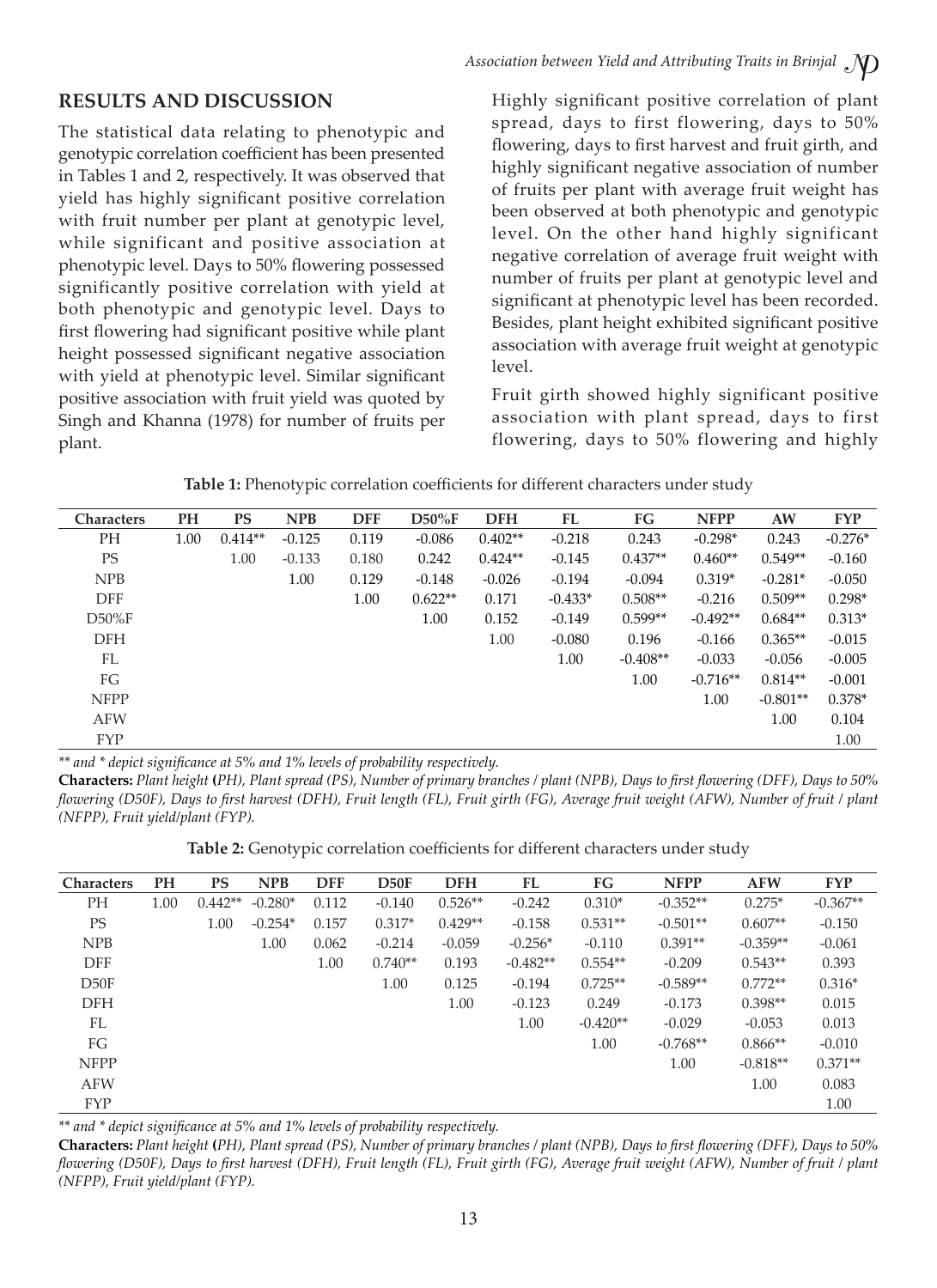$\mathcal{N}$  Akhtar *et al.* 

| <b>Character</b> | <b>PH</b> | <b>PS</b> | <b>NPB</b> | <b>DFF</b> | D50F     | <b>DFH</b> | <b>FL</b> | FG       | <b>NFPP</b> | <b>AFW</b> |
|------------------|-----------|-----------|------------|------------|----------|------------|-----------|----------|-------------|------------|
| <b>PH</b>        | 0.038     | 0.016     | $-0.005$   | 0.004      | $-0.004$ | 0.016      | $-0.008$  | 0.009    | $-0.011$    | 0.009      |
| <b>PS</b>        | $-0.065$  | $-0.159$  | 0.021      | $-0.029$   | $-0.039$ | $-0.068$   | 0.023     | $-0.069$ | 0.073       | $-0.087$   |
| <b>NPBB</b>      | 0.016     | 0.017     | $-0.126$   | $-0.016$   | 0.019    | 0.004      | 0.025     | 0.018    | $-0.040$    | 0.035      |
| <b>DFF</b>       | $-0.011$  | $-0.017$  | $-0.012$   | $-0.093$   | $-0.058$ | $-0.016$   | 0.040     | $-0.047$ | 0.020       | $-0.047$   |
| D50F             | $-0.028$  | $-0.078$  | $-0.048$   | 0.200      | 0.322    | 0.049      | $-0.048$  | 0.192    | $-0.158$    | 0.220      |
| <b>DFH</b>       | $-0.072$  | $-0.076$  | 0.005      | $-0.030$   | $-0.027$ | $-0.179$   | 0.014     | $-0.035$ | 0.029       | $-0.065$   |
| FL               | $-0.021$  | $-0.014$  | $-0.019$   | $-0.042$   | $-0.014$ | $-0.008$   | 0.095     | $-0.039$ | $-0.003$    | $-0.005$   |
| FG               | 0.022     | 0.039     | $-0.009$   | 0.046      | 0.054    | 0.018      | $-0.036$  | 0.090    | $-0.064$    | $-0.073$   |
| <b>NFPP</b>      | $-0.423$  | $-0.653$  | 0.453      | $-0.308$   | $-0.698$ | $-0.235$   | $-0.047$  | $-1.016$ | 1.419       | $-1.136$   |
| <b>AFW</b>       | 0.269     | 0.608     | $-0.311$   | 0.565      | 0.758    | 0.404      | $-0.062$  | 0.902    | $-0.880$    | 1.108      |
| r FYP            | $0.276*$  | $-0.160$  | 0.050      | $0.298**$  | $0.313*$ | $-0.015$   | $-0.005$  | $-0.001$ | $0.378*$    | 0.104      |

**Table 3:** Phenotypic path matrix with respect t to yield per plant

*Residual effect = 0.2527*

*rp FYP = Phenotypic correlation coefficient with respect to fruit yield per plant*

**Characters:** *Plant height* **(***PH), Plant spread (PS), Number of primary branches / plant (NPB), Days to first flowering (DFF), Days to 50% flowering (D50F), Days to first harvest (DFH), Fruit length (FL), Fruit girth (FG), Average fruit weight (AFW), Number of fruit / plant (NFPP), Fruit yield/plant (FYP).*

**Table 4:** Genotypic path matrix with respect to yield per plant

| Character   | PH        | <b>PS</b> | <b>NPBB</b> | <b>DFF</b> | D50F     | <b>DFH</b> | FL    | FG       | <b>NFPP</b> | <b>AFW</b> |
|-------------|-----------|-----------|-------------|------------|----------|------------|-------|----------|-------------|------------|
| <b>PH</b>   | 0.130     | 0.043     | 0.111       | 0.017      | 0.048    | 0.052      | 0.121 | 0.325    | 0.527       | 0.003      |
| <b>PS</b>   | 0.058     | 0.098     | 0.101       | 0.024      | 0.109    | 0.049      | 0.079 | 0.557    | 0.748       | 0.007      |
| <b>NPBB</b> | 0.036     | 0.025     | 0.397       | 0.010      | 0.073    | 0.006      | 0.128 | 0.116    | 0.584       | 0.004      |
| <b>DFF</b>  | 0.015     | 0.015     | 0.025       | 0.155      | 0.254    | 0.019      | 0.242 | 0.581    | 0.313       | 0.006      |
| D50F        | 0.018     | 0.031     | 0.085       | 0.115      | 0.343    | 0.012      | 0.097 | 0.760    | 0.881       | 0.009      |
| <b>DFH</b>  | 0.068     | 0.048     | 0.023       | 0.030      | 0.043    | 0.100      | 0.062 | 0.261    | 0.261       | 0.005      |
| FL          | 0.032     | 0.015     | 0.102       | 0.075      | 0.066    | 0.012      | 0.502 | 0.441    | 0.044       | 0.001      |
| FG          | 0.040     | 0.052     | 0.044       | 0.086      | 0.248    | 0.025      | 0.211 | 1.049    | 1.148       | 0.010      |
| <b>NFPP</b> | 0.046     | 0.049     | 0.155       | 0.032      | 0.202    | 0.017      | 0.015 | 0.806    | 1.494       | 0.010      |
| <b>AFW</b>  | 0.036     | 0.060     | 0.143       | 0.084      | 0.265    | 0.040      | 0.027 | 0.908    | 1.223       | 0.012      |
| r FYP       | $0.367**$ | $-0.150$  | $-0.061$    | 0.393      | $0.316*$ | 0.015      | 0.013 | $-0.010$ | $0.371**$   | 0.083      |

*Residual effect = 0.1935.*

*rg FYP = Genotypic correlation coefficient with respect to fruit yield per plant*

**Characters:** *Plant height* **(***PH), Plant spread (PS), Number of primary branches / plant (NPB), Days to first flowering (DFF), Days to 50% flowering (D50F), Days to first harvest (DFH), Fruit length (FL), Fruit girth (FG), Average fruit weight (AFW), Number of fruit / plant (NFPP), Fruit yield/plant (FYP).*

significant negative correlation with fruit length at both phenotypic and genotypic level, while it showed significant positive association with plant height at genotypic level. Fruit length exhibited highly significant negative association with days to first flowering at genotypic level while significant negative correlation at phenotypic level. Besides, there was significant negative association of fruit length with number of primary branches at genotypic level. Number of fruits per plant showed highly significant negative association with days to 50% flowering and fruit girth, at both phenotypic and genotypic level, while highly significant positive association with number of primary branches per plant at genotypic and significant association at phenotypic level. Besides, it also showed highly significant negative correlation with plant height at genotypic and significant negative association at phenotypic level. These results were also confirmed by the findings of Devi and Sankar (1990), Thangamani and Jansirani (2012).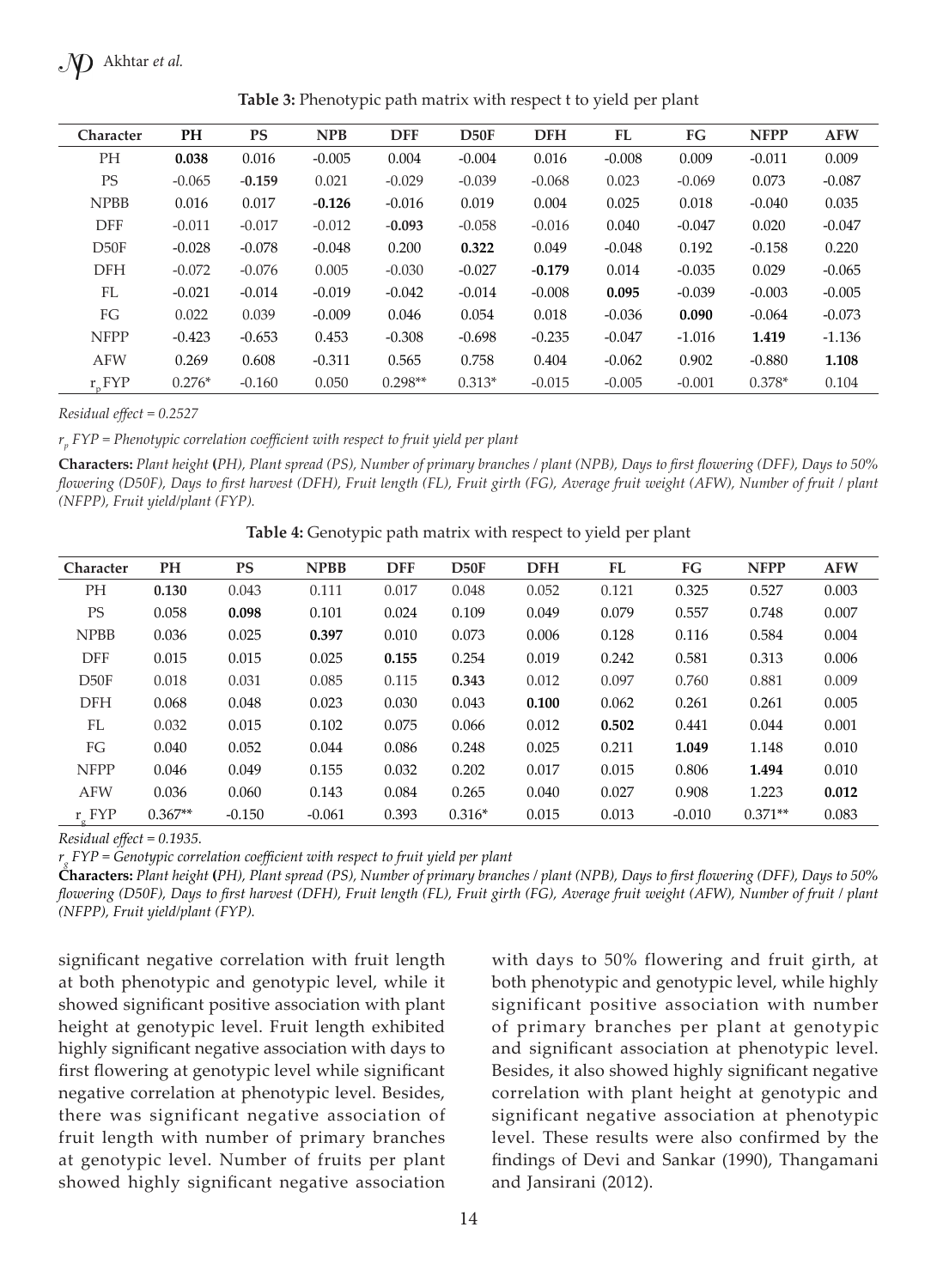Days to first harvest exhibited highly significant positive correlation with plant height and plant spread at both phenotypic and genotypic level. Days to 50% flowering and days to first flowering were highly significantly positively correlated at both phenotypic and genotypic level, while days to 50% flowering also has significant positive correlation with plant spread at genotypic level. Number of primary branches per plant exhibited highly significant and negative association with plant height and plant spread at genotypic level only, while plant height and plant spread were highly significantly positively correlated at both phenotypic and genotypic level. These results get support with the findings of Singh and Singh (1974) in chilli, and Patel and Sarnaik (2004) and Shinde *et al*. (2012) in brinjal.

Since correlation coefficient only gives a picture of the linear relationship between a pair of traits, the other components can be interpreted through the path coefficient analysis which also depicts the direct and indirect effects of different traits on a dependent variable, which here is yield.

Genotypic path coefficient analysis showed that there has been very high direct effect of number of fruits per plant and high direct effect of days to 50% flowering on yield. Days to 50% flowering has also exerted moderate positive indirect effect on yield via days to first flowering, number of fruits per plant, fruit girth and average fruit weight. Besides, number of fruits per plant has exerted high positive indirect effect via plant height, plant spread, number of primary branches per plant and days to 50% flowering, while very high positive indirect effect via average fruit weight and fruit girth. Fruit girth has exerted moderate positive indirect effect via days to first harvest on yield. The residual has been recorded to be 0.1935, which envisages that the unexplained variances were 19.35%.

Phenotypic path analysis depicted that there was high direct effect of days to 50% flowering and very high direct effect of number of fruits per plant on yield. Besides, days to 50% flowering exerted high positive indirect effect via average fruit weight and high indirect negative effect via number of fruits per plant and on yield. Number of fruits per plant also exerted high indirect negative effect via average fruit weight. Days to

first flowering exerted moderate indirect positive effect via days to 50% flowering, high indirect positive effect via average fruit weight and high indirect negative effect via number of fruits per plant. Plant height exerted high indirect negative effect via fruit number plant and high indirect positive effect via average fruit weight. The residual has been recorded to be 0.2527, which depicted that the unexplained variances were 25.27%.

These results find accordance with Praneetha (2006), Bansal and Mehta (2008), Lokhare *et al.* (2008) and Shinde *et al*. (2012) and Karak *et al*. (2012).

Among the yield components the days to 50% flowering, number of fruits per plant, average weight of fruit, fruit girth and number of primary branches per plant were positively and significantly while plant height was negatively inter related among themselves indicating that simultaneous selection for these characters might bring an improvement in yield per plant. This was also reported by Shinde *et al*. (2012). Thus, for improvement of productivity of brinjal, these traits should be used as selection criteria.

# **CONCLUSION**

It may be concluded from the study that the brinjal plant ideotype for high yield should be of moderate height with late flowering and first harvest, having high number of fruits per plant of moderate size.

# **ACKNOWLEDGEMENTS**

The authors are thankful to Indian Instiute of Vegetable Research, Varanasi, Indian Institute of Horticultural Research, Bengaluru, National Bureau of Plant Genetic Resources, New Delhi for provision of plant materials and Bihar Agrciultural University, Sabour for financial grant through the non-plan project SP/CI/BAC/2012-14.

# **REFERENCES**

- Al-Jibouri, H.A., Miller, P.A. and Robinson, H.F. 1958. Genotypic and environmental variances in an upland cotton cross of inter specific origin. *Journal of Agronomy,*  **50**: 633-636.
- Anonymous. 2017. Horticultural statistics at a glance 2017. Horticulture Statistics Division, Department of Agriculture, Cooperation and Farmer's Welfare, Ministry of India, Government of India.